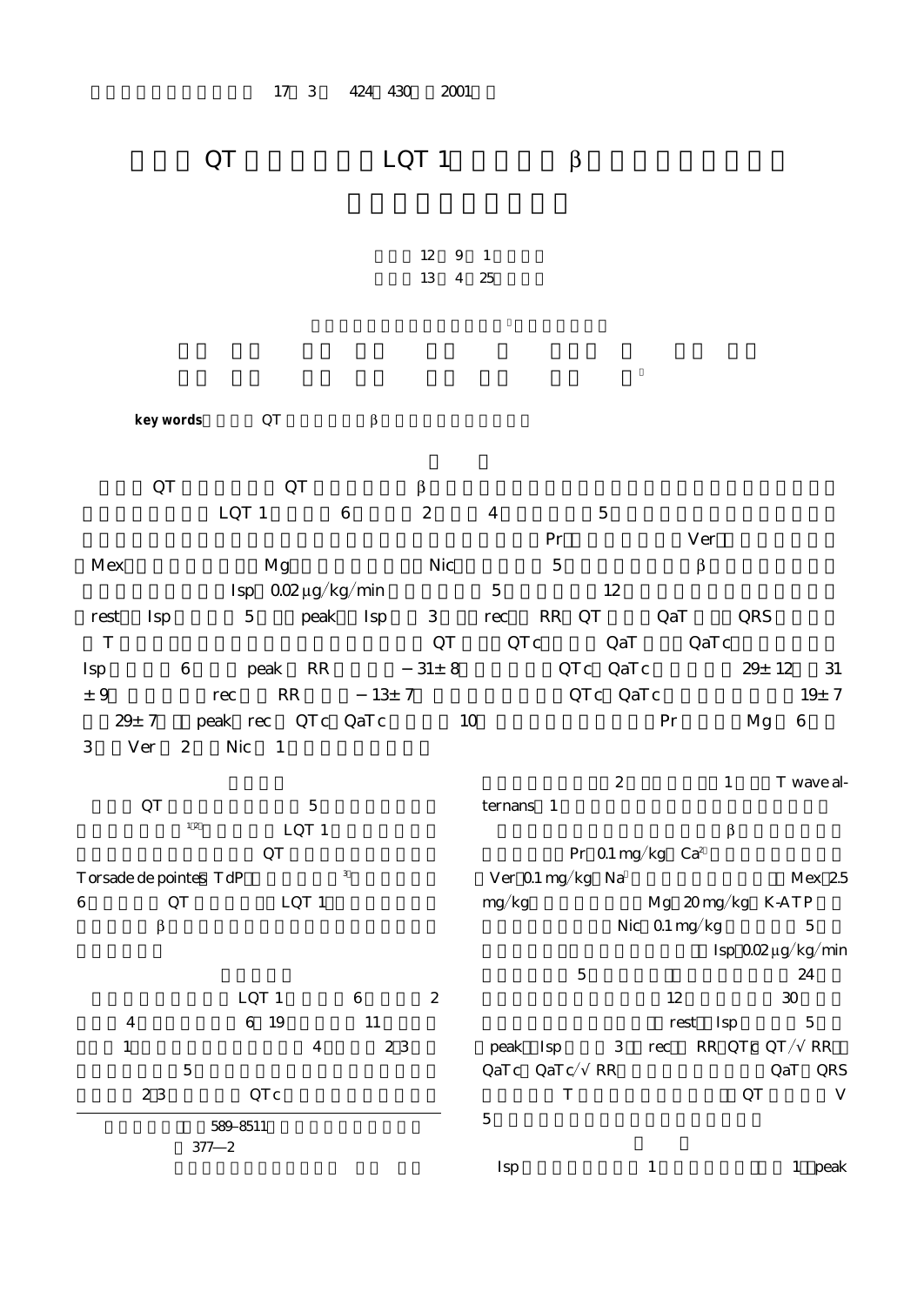|              |    |   |                  |  | QTc  |
|--------------|----|---|------------------|--|------|
| 1            | 10 | F | LQT <sub>1</sub> |  | 049  |
| $\mathbf{z}$ | 16 | F | LQT1             |  | 042  |
| 3            | 13 | F | LQT1             |  | 044  |
| 4            | 6  | M | LQT <sub>1</sub> |  | 056  |
| 5            | 19 | M | LQT1             |  | 0.51 |
| 6            | 9  | F | LQT1             |  | 052  |

2 3



RR QTc QaTc RR rec  $\qquad \qquad \mathsf{QTc}$   $\qquad \mathsf{QaTc}$ 

2 Isp 6 RR, QTc, QaTc  $peak \t\t rest \t\t 31±8$ RR  $rec$   $13±7$  $QTc$   $QaTc$   $peak$   $29±12$  31  $±9$  rec  $19 \pm 7$   $29 \pm 7$ Pr Isp  $3$ 1 Pr RR QTc QaTc  $Isp$ Pr Isp 6  $4$  Pr RR  $19 \pm 9$  QTc QaTc  $7 \pm 2$   $7 \pm 2$  Pr

Isp Isp peak: QTc 4± 4 QaTc 7± 5 rec: QTc

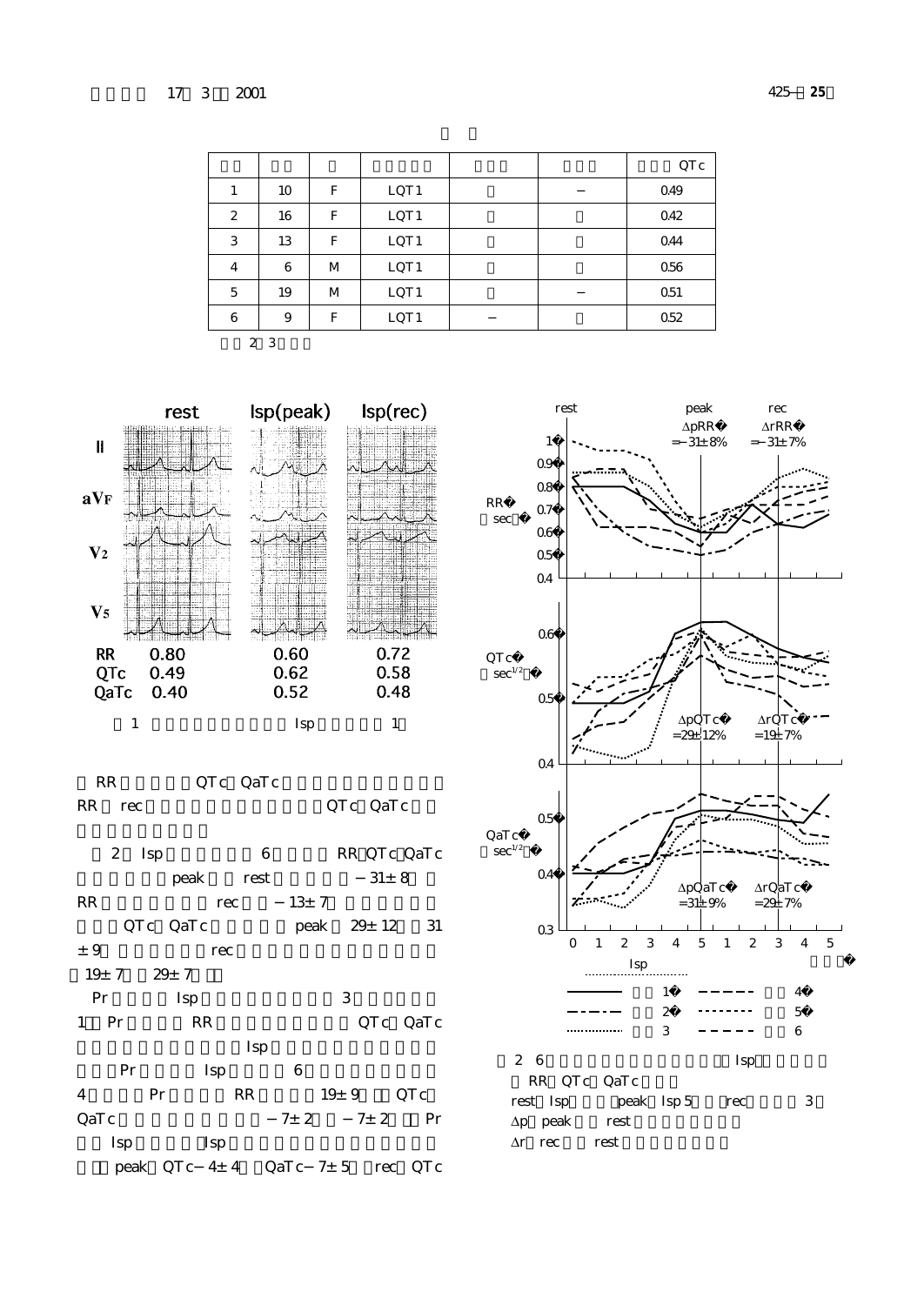



3 Pr Isp 1



| $7\pm$ 4 | QaTc $8 \pm 5$ |     |     |   |     |          |
|----------|----------------|-----|-----|---|-----|----------|
| 1        | Mg             |     | Isp |   | 5   |          |
| Mg       |                |     |     |   |     | Mg       |
| Isp      |                |     | 6   | 1 | Mex |          |
| Isp      |                |     | Mex |   |     | QTc QaTc |
|          |                | Mex | Isp |   |     | QTc QaTc |

 $7 \t 1$  Isp RR QTc QaTc Pr Mg Ver Isp QTc QaTc Mex Nic

8 peak QTc QaTc 10 有効とした場合の各抗不整脈薬の有効率を示す.Pr 6 Mg 6 3 Ver 6 2 Nic 6 1

## $\rm QT$  5  $\rm 5$  $12$  KCNQ 1 IKs LQT 1 HERG IKr: LQT 2, SCN 5A INa LQT 3, KCNE 1 IKs  $LQT 5 KCNE 2 IKr LQT 6 \t LQT 1$ LQT  $2$  LQT  $3$  Torsade de pointes  $TdP$

LQT 1  $LQT 2$ 

| LQT 3 |     | QI    |   |  |
|-------|-----|-------|---|--|
|       | TdP | 36    |   |  |
| 6     | QТ  | LQT 1 | β |  |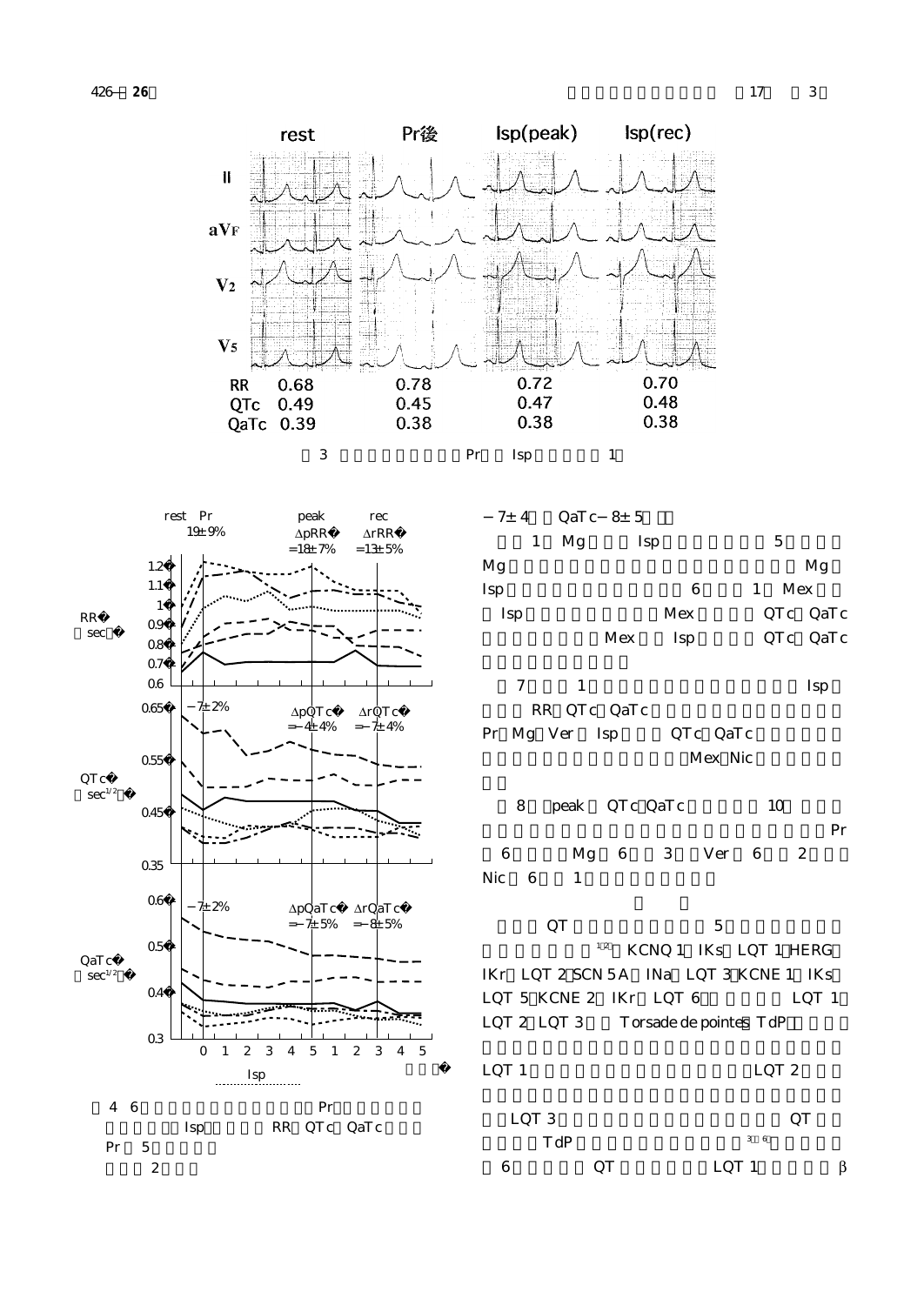



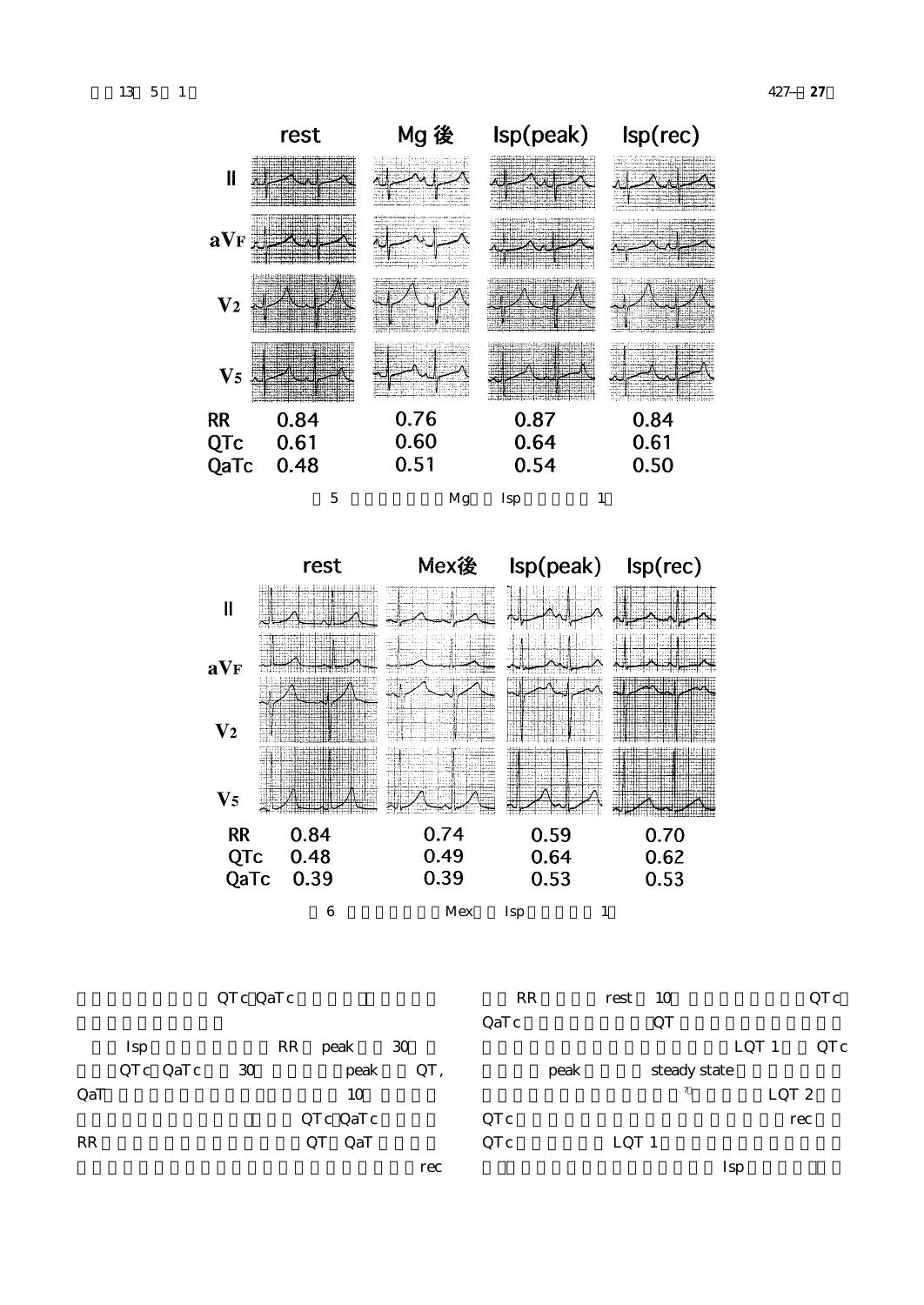



| LQT <sub>3</sub> |    | IKs              | LQT    |
|------------------|----|------------------|--------|
|                  |    | Isp              | broad- |
| based T          | 89 | LQT <sub>1</sub> |        |
|                  |    |                  |        |
|                  |    |                  |        |

|    |         | Shimizu         | LQT |
|----|---------|-----------------|-----|
| 1  | IK-ATP  |                 | QT  |
| 10 | Shimizu | QT              |     |
|    |         | Ca <sup>2</sup> |     |







- $36$
- 1)Vincent GM.:The molecular genetics of the long QT syndrome genes causing fainting and sudden death. Ann Rev Med 1998;49:263―274
- 2) Priori SG, Barhanin J, Hauer RN, et al Genetic and molecular basis of cardiac arrhythmias impact on clinical management parts I and II. Circulation 1999 99 518 528
- 3)Antzelevitch C, Yan GX, Shimizu W, Burashnikov A:Electrical heterogeneity, the ECG and cardiac arrythmias. In Zipes DP, Jafile J, editors. Cardiac Electrophysiology:From Cell to Bedside. Philadelphia, W.B. Saunders Co. 1999 222 228
- 4)Moss AJ, Robinson JL, Gessman L, Gillespie R, Zareba W, Schwartz PJ, Vincent GM, Benhorin J, Heilbron EL, Towbin JA, Priori SG, Napolitano C, Zhang L, Medina A, Andrews ML, Timothy K:

**428 28** 17 3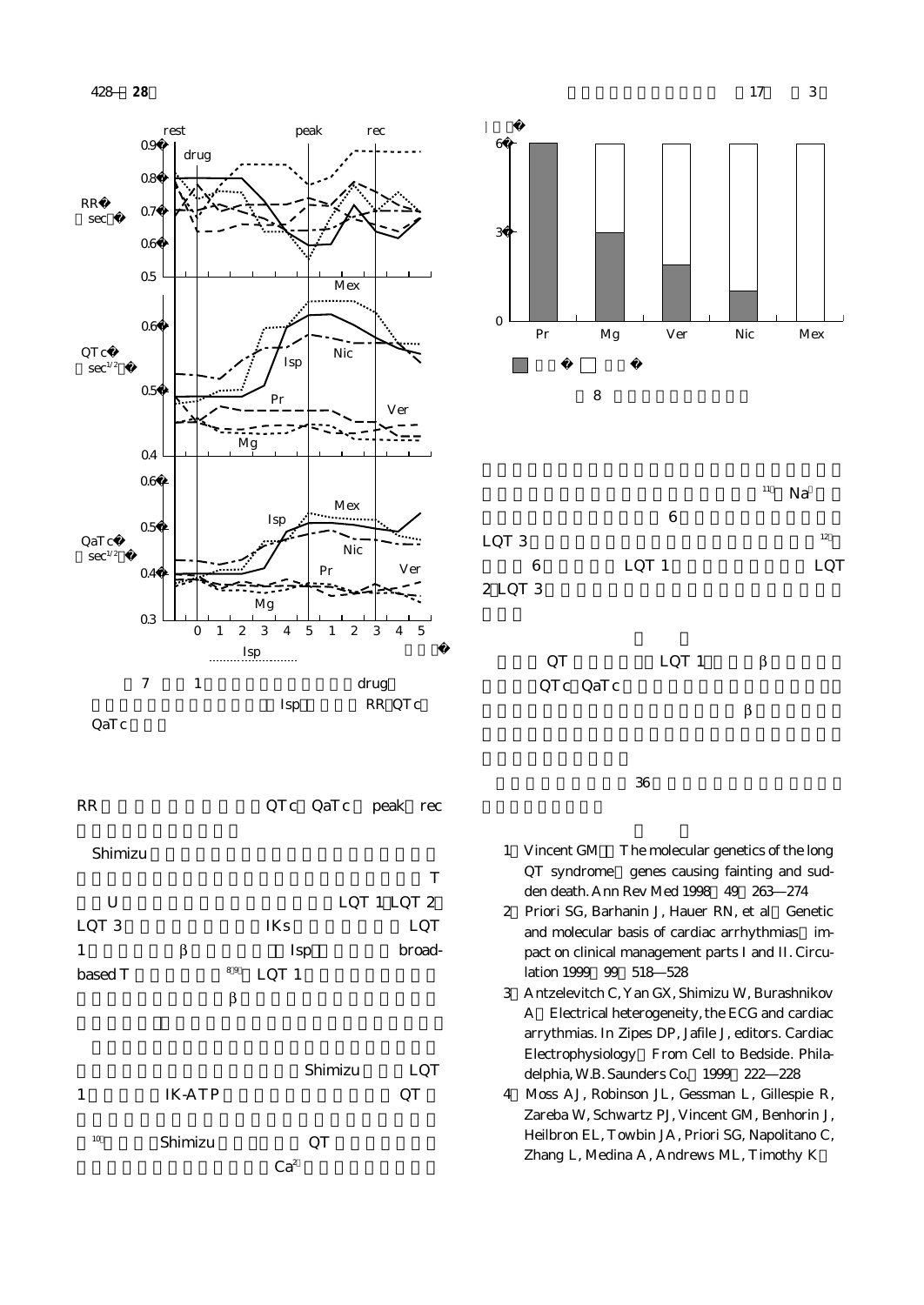Comparison of clinical and genetic variables of cardiac events associated with loud noise versus swimming among subjects with long QT syndrome. Am J Cardiol 1999 84: 876: 879

- 5 Shimizu W. Antzelevitch C Differential response to beta-adrenergic agonists and antagonists in LQT 1, LQT 2 and LQT 3 models of the long QT syndrome. J Am Coll Cardiol 2000 35:778―786
- 6) Schwartz PJ, Malteo PS, Moss AJ, et al Genespecific influence on the triggers for cardiac arrest in the long QT syndrome abstr . Circulation 1997;97:175―187
- $7$

 $\rm QT$ 

 $LQT$  1,  $LQT$  2

Jpn Circ J 2000

64 suppl. 1 299

- 8 Long QT syndrome bridging gene and bedside 1999 31 suppl. 5 159 174
- 9 Shimizu W, Antzelevitch C Cellular basis for the ECG features of the LQT 1 form of the long QT

syndrome. Effects of β-adrenergic agonists and antagonists and sodium channel blockers on transmural dispersion of repolarization and Torsade de pointes. Circulation 1998 98 2314 2322

- 10)Shimizu W, Kurita T, Matsuo K, Suyama K, Aihara N, Kamakura S, Towbin JA, Shimomura K: Improvement of repolarization abnormalities by a K+ channel opener in the LQT 1 form of congenital long QT syndrome. Circulation 1998 97 1581―1588
- 11)Shimizu W, Ohe T, Kurita T, Kawade M, Arakaki Y, Aihara N, Kamakura S, Kamiya T, Shimomura K:Effects of verapamil and propranolol on early afterdepolarizations and ventricular arrhythmias induced by epinephrine in congenital long QT syndrome. J Am Coll Cardiol 1995 26 1299 1309
- 12 Shimizu W, Antzelevitch C Sodium channel block with mexiletine is effective in reducing dispersion of repolarization and preventing torsades de pointes. Circulation 1997;96:2038―2047